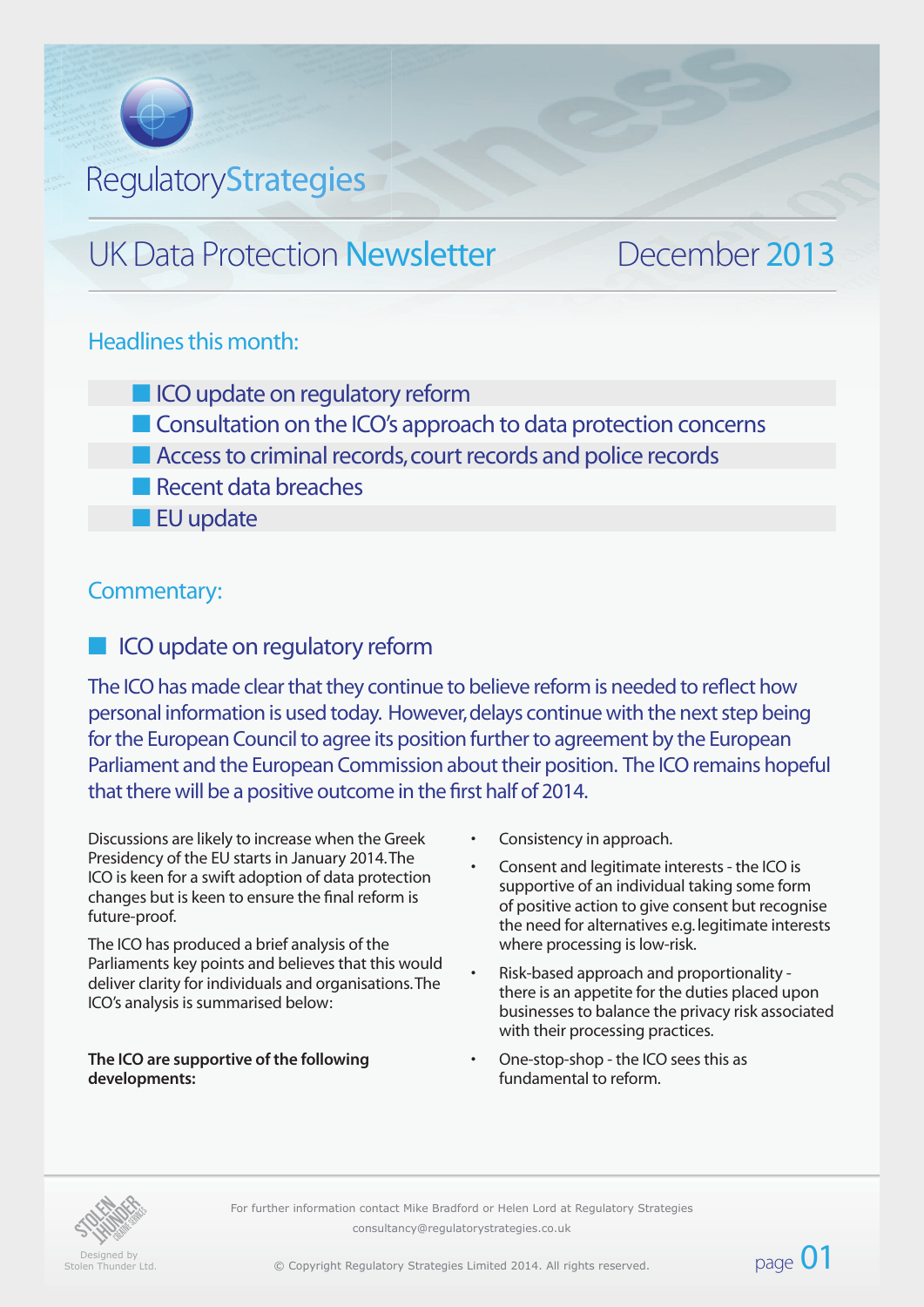#### **Areas that the ICO feel need further consideration are:**

- Personal data and pseudonymisation there is concern about the introduction of a category of pseudonymous data because it could blur the boundary between personal and non-personal data.
- Transparency a high degree of transparency towards individuals is supported but the ICO is not convinced that the way to achieve this is through longer and more detailed privacy notices as proposed by LIBE.
- Profiling the ICO believes LIBE fails to recognise that there are different types of profiling presenting different privacy risks.
- Outcomes and compliance methods the ICO continues to be concerned about a focus on process rather than outcomes for individuals.
- Standardised information policies the ICO are positive about advising individuals about how their personal data will be used. However, they are concerned about LIBE's proposed system of icons favouring codes of practice instead.
- International transfers the ICO believes there needs to be a range of ways for organisations to legitimise their personal data transfers without intervention of the Act.

# n Consultation on the ICO's approach to data protection concerns

The ICO is consulting on how they respond to complaints and engage with businesses in relation to data protection concerns. The consultation is focused primarily on organisations but it welcomes views from the public and other interested parties. Responses are requested no later than 31st January 2014 because changes are likely to be implemented on 1st April 2014.

The ICO is seeking responses in relation how its approach will impact upon how it engages with businesses; whether it is likely to increase or decrease the burden on organisations and, if increased, how this could be kept to a minimum.

The ICO dealt with over 40,000 enquiries and concerns relating to data protection issues last year. It answered nearly 214,000 phone calls from people seeking help. In 2012/2013 only 35% of complaints resulted in an assessment that legislation had been contravened. Currently the ICO often receive queries from individuals who have not already raised a query with the organisation in question.

It is seeking to become more efficient in using the concerns raised to tackle systemic issues rather than looking at cases in isolation. It is keen to focus on those organisation which get things wrong repeatedly and taken action against those committing serious contraventions of legislation. It also wants to support both organisations and individuals and find opportunities to improve information rights practice.

The proposed changes include:

- To ensure that concerns are raised to the attention of the organisation to which the complaint relates prior to being raised with the regulator giving them an opportunity to address the issue.
- To commit to ensuring that the public receive a clear and open response from organisations.
- When a complaint, together with an organisation's response, are provided to the ICO it will be retain a record of it and identify whether there is an opportunity to improve the information rights practice. This may be in the individual case or more generally.
- To improve systems for capturing and analysing information to allow the ICO to establish whether there is a trend or poor practice and the information will then be used to coordinate activity, in some cases, with other regulators and trade bodies.
- Regular reports will be published to show improvements made to information rights practice; enforcement action take; contextual information about the figures published.
- The number of concerns raised about organisations will be published.



Designed by<br>Stolen Thunder Ltd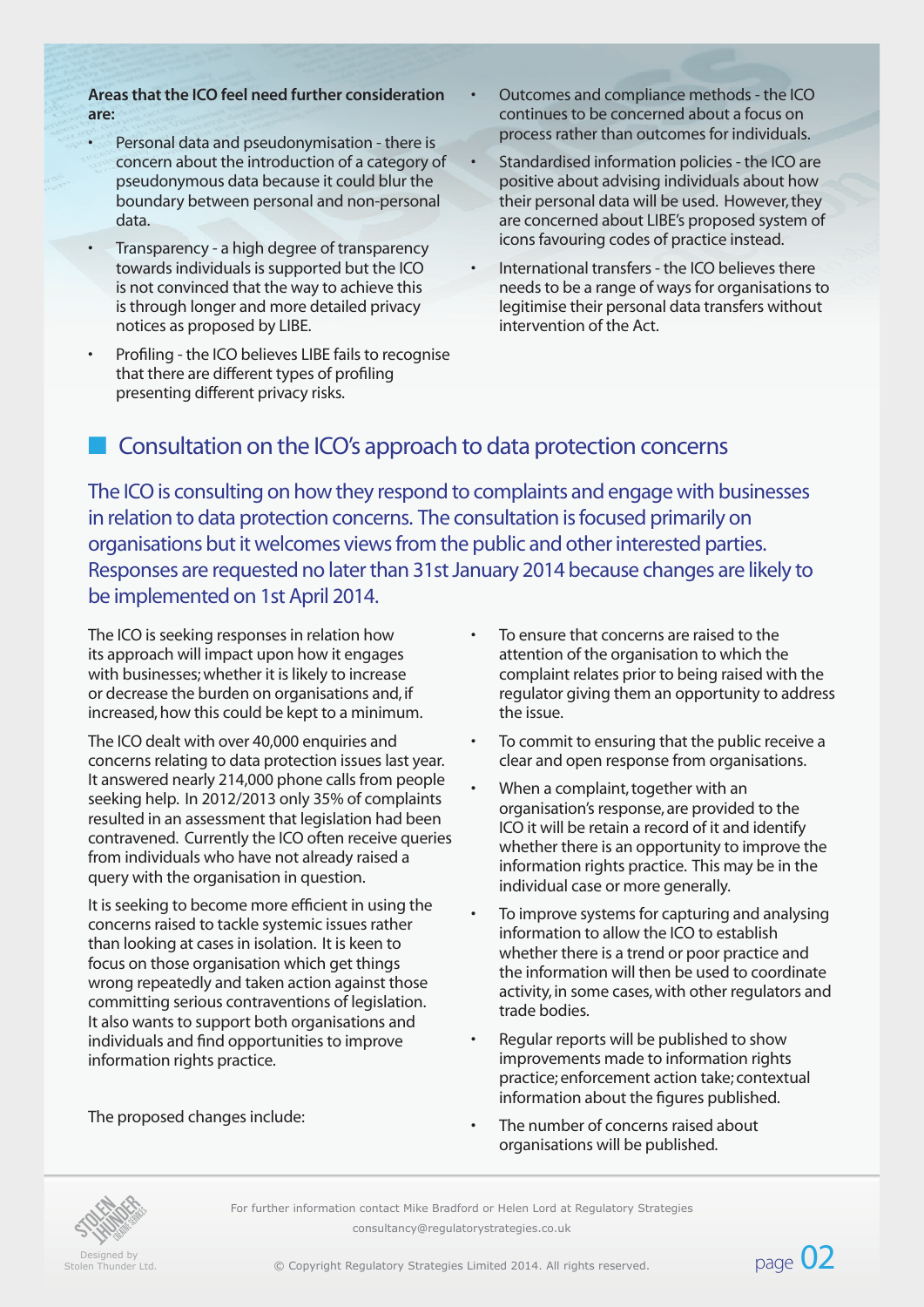# **n** Access to criminal records, court records and police records

The ICO has issued advice explaining how people can gain access to information held about them by the police and courts through making a subject access request. It makes clear that this is separate to a CRB check.

he advice reiterates the process for making a subject access request and advises that if CCTV footage is required a photo would be required in addition to other forms of ID.

Certain exemptions exist if, for example, providing the information may be likely to influence the 'prevention and detection of crime'.

## Recent data protection breaches

#### First Financial

A £175,000 penalty has been issued against pay day loan company First Financial further to the ICO finding them responsible for sending millions of unlawful spam texts.

The ICO received 4,031 complaints relating to messages from numbers belonging to First Financial. The Privacy and Electronic Communications Regulations (PECR) requires organisations to have consent prior to sending marketing messages via text.

The ICO's Director of Operations, Simon Entwistle, stated:

*"People are fed up with this menace and they are not willing to be bombarded with nuisance calls and text messages at all times of the day trying to get them to sign up to high interest loans. The fact that this individual tried to distance himself from the unlawful activities of his company shows the kind of individuals we are dealing with here.*

*"We will continue to target these companies that continue to blight the daily lives of people across the UK. We are also currently speaking with the government to get the legal bar lowered, allowing us to take action at a much earlier stage."*

The company's sole director was fined in October 2013 after failing to notify the ICO that First Financial processed financial data.

Some of the texts purported to be from people known to the recipient. The Advertising Standards Authority (ASA) has also taken separate regulatory action further to receipt of 13 complaints. First Financial were advised to change the content of texts making it clear that they were marketing texts and only sent where consent was obtained. ASA also required the company to cease to imply that paydays loans were suitable for spending on a social life.

#### GP Surgery Manager

A former GP surgery manager was prosecuted by the ICO after accessing medical records unlawfully relating to 1,940 patients. The manager pleaded guilty to offences under Section 55 of the Data Protection Act. The majority of records related to women in their 20s or 30s.

The individual was fined £996 plus costs. The ICO continues to lobby for stronger sentences, including the threat of prison, for Section 55 offences.

#### London Borough of Islington

London Borough of Islington has agreed to pay compensation totalling £43,000 to 14 residents whose personal details (including mental health problems and sexual orientation) were leaked in data breaches in April 2012. The local authority has already been fined £70,000 by the Information Commissioner's Office.

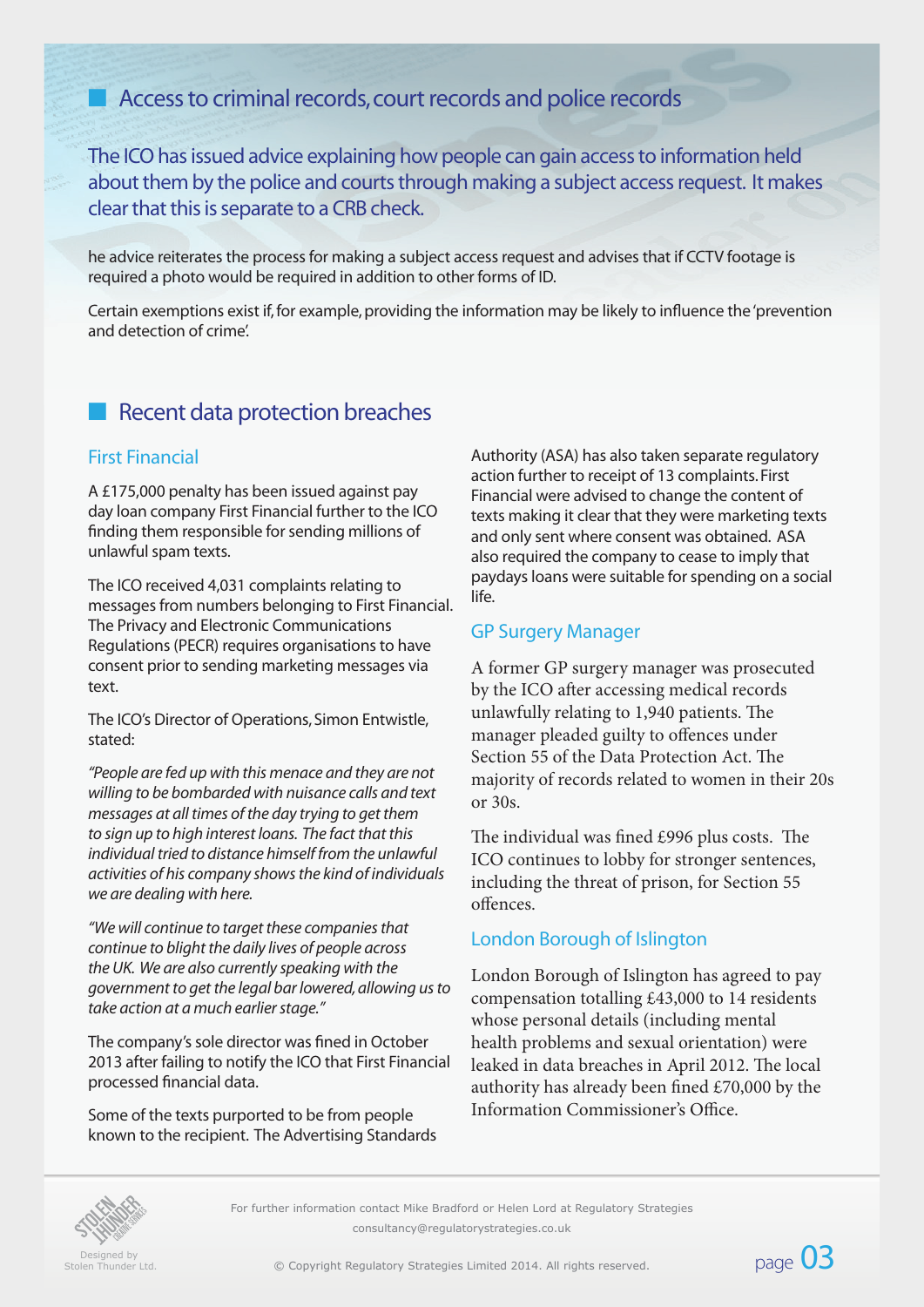## **n** EU update

The below provides an EU update from a Regulatory Strategies' partner, Newgate Public Relations, in Brussels, and provides an insight into the progress of the EU's draft data protection regulation:

## RegulatoryStrategies



#### General Data Protection Reform www.newgatepr.com

While the General Data Protection reform was on the discussion table of the EU Justice ministers, MEP Axel Voss (EPP/Germany) gave an insight into the substance of the reform: he replied to the queries of both citizens and undertakings by indicating that the purpose of this legislative initiative was to strike a balance between the public interest of having online privacy rules applied on the one hand and the business interest of not hampering the single market's functioning by overregulation on the other hand.

At the same time, Member States discussed the text in order to find an agreement but the path towards a compromise appears to be tough. The main issue remains the "one-stop-shop-principle". **Although an agreement was reached on this topic in October, Germany's opposition still lies in not wanting the EU law to be any weaker than the domestic one.** As the German Secretary of State, Ole Schröder, declared at the outset of the meeting:

*"This proposal involves replacing all of the German consumer rights on data protection, which is around 100 pages, and we therefore have to be careful that our high standards remain."* 

When asked if he believed whether the regulation should be pushed through more quickly, he replied:

*"Harmonisation, yes, but not at any price."*

This German point of view was backed by the Czech, Danish and Hungarian delegations.

Moreover, the opposing Member States stated that the bill would end up in an overcomplicated system and they also expressed their wish to see additional powers being accorded to the European Data Protection Board.

The German's standpoint was far from being welcomed by the Parliament's rapporteur and father of the Data Protection's Report, Jan Philipp Albrecht (Greens/Germany), who heavily criticized his own government's pivotal declarations:

"It's just ridiculous. The German government has talked about data protection throughout the last months, Chancellor Merkel said it is a priority and then the German interior Minister is going to Luxembourg and Brussels and doing exactly the opposite."

**The UK representative also disagreed with the current text. The UK has issues with the legal basis of the bill and would like to downgrade the Regulation, as actually proposed, into a Directive and thereby allowing Member States a greater flexibility in transposing the rule. The UK Minister nevertheless appeared to be alone in defending this point of view.** 

The industry however supports Commissioner Reding in her conviction to implement the "onestop-shop" principle. As the Director General of the European Digital Media Association, Siada El Ramly, pointed out:



Designed by<br>Stolen Thunder Ltd

exigned by<br>Stolen Thunder Ltd. Copyright Regulatory Strategies Limited 2014. All rights reserved. Companies the Copyright Regulatory Strategies Limited 2014. All rights reserved.